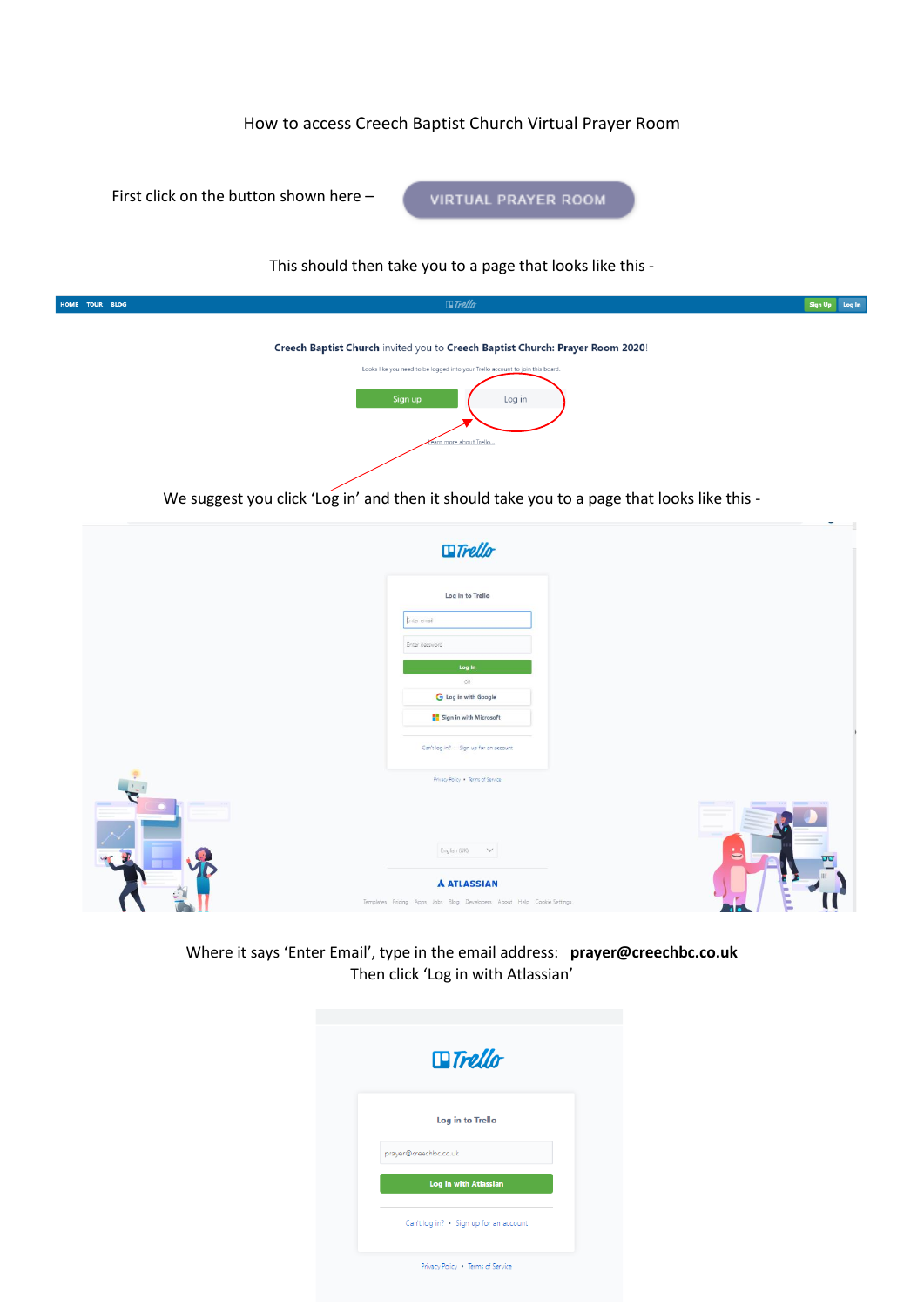## Then when where it says 'Enter Password', type in the password: **prayer2020** Then click 'Log in'

|                       | $\blacksquare$ Trello                  |           |
|-----------------------|----------------------------------------|-----------|
|                       | Log in to continue to:                 |           |
|                       | <b>Trello</b>                          |           |
| prayer@creechbc.co.uk |                                        |           |
| prayer2020            |                                        | $\bullet$ |
|                       | Log in                                 |           |
|                       | OR                                     |           |
|                       | <b>G</b> Continue with Google          |           |
|                       | Continue with Microsoft                |           |
|                       | Can't log in? - Sign up for an account |           |

You will have now entered the virtual prayer room.

This works as a board. We have created 5 lists with headings to organise and prompt prayers. Under each Title for example 'PAUSE/ REJOICE: Encouraging Verses and Prayers of thanksgiving' Is a button called 'Add a card' - This is how you can add a prayer.

| $\leftarrow$ $\rightarrow$ C                                     | ii trello.com/b/iEPlzaMx/creech-baptist-church-prayer-room-2020 |          |                                         |          |                                   |                        |                     |                    | $\vec{M}$ | $\mathbb{Q}_2$<br>$\blacksquare$ |
|------------------------------------------------------------------|-----------------------------------------------------------------|----------|-----------------------------------------|----------|-----------------------------------|------------------------|---------------------|--------------------|-----------|----------------------------------|
| E A <b>I</b> Boards                                              | $\mathbf{Q}$                                                    |          |                                         |          | $\Box$ Trello                     |                        |                     |                    | $^{+}$    | $\sqrt{2}$<br>$\odot$            |
| Creech Baptist Church: Prayer Room 2020 1                        |                                                                 |          | <b>GGO</b>   Invite<br><b>O</b> Private |          |                                   |                        |                     |                    |           | Butler - Show Menu               |
| PAUSE/ REJOICE: Encouraging<br>$\cdots$<br>Verses and Prayers of | <b>ASK: Prayers for Coronovirus</b>                             | $\cdots$ | ASK: Prayers for our Church             | $\cdots$ | ASK: Personal Prayers<br>$\cdots$ | YIELD: Words/ Pictures | $\cdots$            | + Add another list |           |                                  |
| thanksgiving                                                     | + Add a card                                                    | $\Xi$    | + Add a card                            | a        | $\hfill \square$<br>+ Add a card  | + Add a card           | $\overline{\omega}$ |                    |           |                                  |
| $+$ Add a card<br>$\mathbbm{C}$                                  |                                                                 |          |                                         |          |                                   |                        |                     |                    |           |                                  |
|                                                                  |                                                                 |          |                                         |          |                                   |                        |                     |                    |           |                                  |
|                                                                  |                                                                 |          |                                         |          |                                   |                        |                     |                    |           |                                  |
|                                                                  |                                                                 |          |                                         |          |                                   |                        |                     |                    |           |                                  |
|                                                                  |                                                                 |          |                                         |          |                                   |                        |                     |                    |           |                                  |
|                                                                  |                                                                 |          |                                         |          |                                   |                        |                     |                    |           |                                  |
|                                                                  |                                                                 |          |                                         |          |                                   |                        |                     |                    |           |                                  |
|                                                                  |                                                                 |          |                                         |          |                                   |                        |                     |                    |           |                                  |
|                                                                  |                                                                 |          |                                         |          |                                   |                        |                     |                    |           |                                  |
|                                                                  |                                                                 |          |                                         |          |                                   |                        |                     |                    |           |                                  |
|                                                                  |                                                                 |          |                                         |          |                                   |                        |                     |                    |           |                                  |
|                                                                  |                                                                 |          |                                         |          |                                   |                        |                     |                    |           |                                  |
|                                                                  |                                                                 |          |                                         |          |                                   |                        |                     |                    |           |                                  |
|                                                                  |                                                                 |          |                                         |          |                                   |                        |                     |                    |           |                                  |
|                                                                  |                                                                 |          |                                         |          |                                   |                        |                     |                    |           |                                  |
|                                                                  |                                                                 |          |                                         |          |                                   |                        |                     |                    |           |                                  |
|                                                                  |                                                                 |          |                                         |          |                                   |                        |                     |                    |           |                                  |
|                                                                  |                                                                 |          |                                         |          |                                   |                        |                     |                    |           |                                  |
|                                                                  |                                                                 |          |                                         |          |                                   |                        |                     |                    |           |                                  |
|                                                                  |                                                                 |          |                                         |          |                                   |                        |                     |                    |           |                                  |